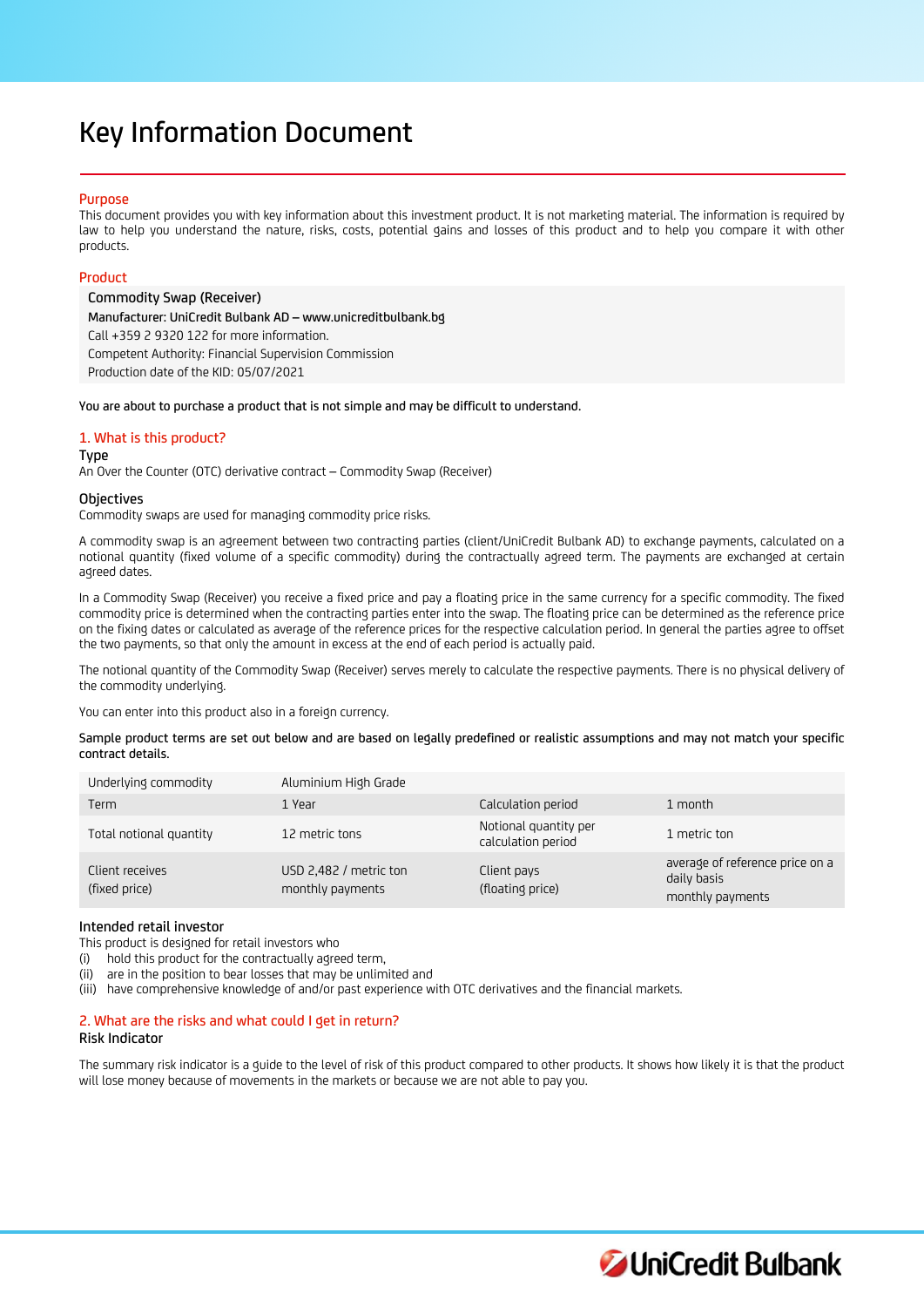We have classified this product as 7 out of 7, which is the highest risk class.



Be aware of currency risk. You may pay and/or receive payments in a different currency, so the final return you will get depends on the exchange rate between the two currencies. This risk is not considered in the indicator shown above.

In some circumstances you may be required to make payments to pay for losses. The total loss you may incur may be significant.

This product does not include any protection from future market performance so you could incur significant losses.

#### Performance Scenarios

Market developments in the future cannot be accurately predicted. The scenarios shown are only an indication of some of the possible outcomes based on recent returns. Actual returns could be lower.

#### Notional quantity 12 metric tons

| <b>Scenarios</b>      |                                            | 1 Year<br>(Recommended<br>holding period) |
|-----------------------|--------------------------------------------|-------------------------------------------|
| Stress scenario       | What you might get back or pay after costs | USD -32,285                               |
|                       | Average return/loss each year              | $-105.96%$                                |
| Unfavourable scenario | What you might get back or pay after costs | USD -6,434                                |
|                       | Average return/loss each year              | $-21.12%$                                 |
| Moderate scenario     | What you might get back or pay after costs | USD -1,619                                |
|                       | Average return/loss each year              | $-5.32%$                                  |
| Favourable scenario   | What you might get back or pay after costs | <b>USD 2,442</b>                          |
|                       | Average return/loss each year              | 8.01 %                                    |

This table shows the money you could get back or pay over the next 1 Year, under different scenarios, assuming a notional quantity of 12 metric tons. The scenarios shown illustrate how your investment could perform. You can compare them with scenarios of other products.

The scenarios presented are an estimate of future performance based on evidence from the past on how the value of this investment varies, and are not an exact indicator. What you get or pay will vary depending on how the market performs and how long you keep the product.

The stress scenario shows what you might get back or pay in extreme market circumstances, and it does not take into account the situation where we are not able to pay you.

The figures shown include all the costs of the product itself, but may not include all the costs that you pay to distributor. The figures do not take into account your personal tax situation, which may also affect how much you get back or pay.

#### 3. What happens if UniCredit Bulbank AD is unable to pay out?

Counterparties of derivative transactions are exposed to the risk that UniCredit Bulbank AD becomes unable to discharge its obligations under the transaction, for example in the case of an insolvency (inability to pay or overindebtedness) or in the case resolution measures are taken by an authority against the credit institution. Such a decision to take resolution measures can, for example, be taken if the assets of the institution are less than its liabilities, where it is unable or will, in the near future, be unable to pay its debts or other liabilities as they fall due, or where it requires extraordinary public financial support. Where resolution measures are taken, the competent resolution authority can decide on an early termination of the derivative transaction. In the case such early termination results in a claim of the counterparty against the credit institution, the decision of the resolution authority can lead to a partial or complete reduction of the principal amount of this claim or in a conversion of this claim in to equity (shares or other types of equity).

If UniCredit Bulbank AD does not fulfil its obligations connected with the product or is unable to pay, you can lose part of or the full payout or can suffer an unlimited loss. This product is not protected by any deposit guarantee scheme, legal or otherwise, or any other type of guarantee.

# 4. What are the costs?

The Reduction in Yield (RIY) shows what impact the total costs you pay will have on the performance of the product. The total costs take into account one-off, ongoing and incidental costs.

The amounts shown here are the cumulative costs of the product itself for the recommended holding period. The figures assume a notional